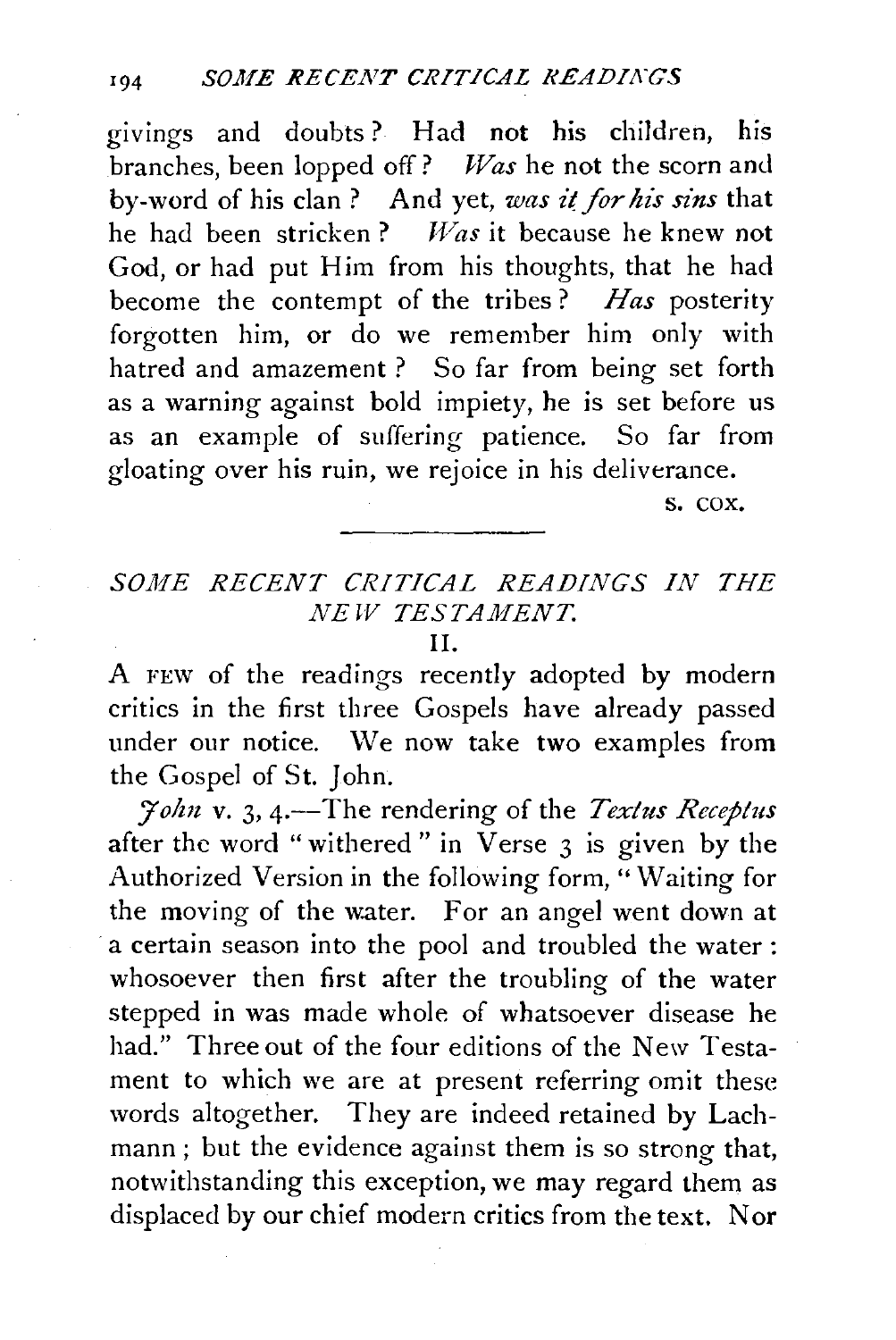is it difficult to imagine how they got into it. In Verse 7 we read in the reply of the impotent man to Jesus the undoubtedly genuine words, "Sir, I have no man, when the water is troubled, to put me into the pool." The narrative, then, did speak of a "troubling of the water," without saying anything of the cause. It was believed that an angel was the cause ; and some well-intentioned scribe, feeling that there was an omission in the text, noted down his impression of the fact in all probability upon the margin of his manuscript. From the margin it crept into the text. It is, however, of little moment *to*  us at present whether this explanation be well founded or not. We have to do with the fact that modern criticism rejects the last half of Verse 3 and the whole of Verse 4· It is not possible *to* be insensible *to* the gain of doing so. However firm our faith may be in special interpositions of the Almighty and in the miracles of the New Te<>tament, it is extremely difficult *to* read the words of which we speak, as they stand before us in our Bibles, without feeling that our faith is subjected *to* a very trying strain. There is an apocryphal air about the story that not only makes the reader suspicious of it, but even threatens *to* cast doubts upon miracles as a whole. Thousands upon thousands have been compelled by their very reverence for Scripture *to* look about fat some means of explaining away this angelic interposi·· tion. How was it possible *to* think of anything of that kind going continuously forward ? And then, too, natural explanations were at hand. Volcanic agencies in that volcanic region, hot springs, intermittent springs, could not fail *to* suggest themselves. Yet the words were there, "An angel went down." We may well be thankful for the simple solution that the words have no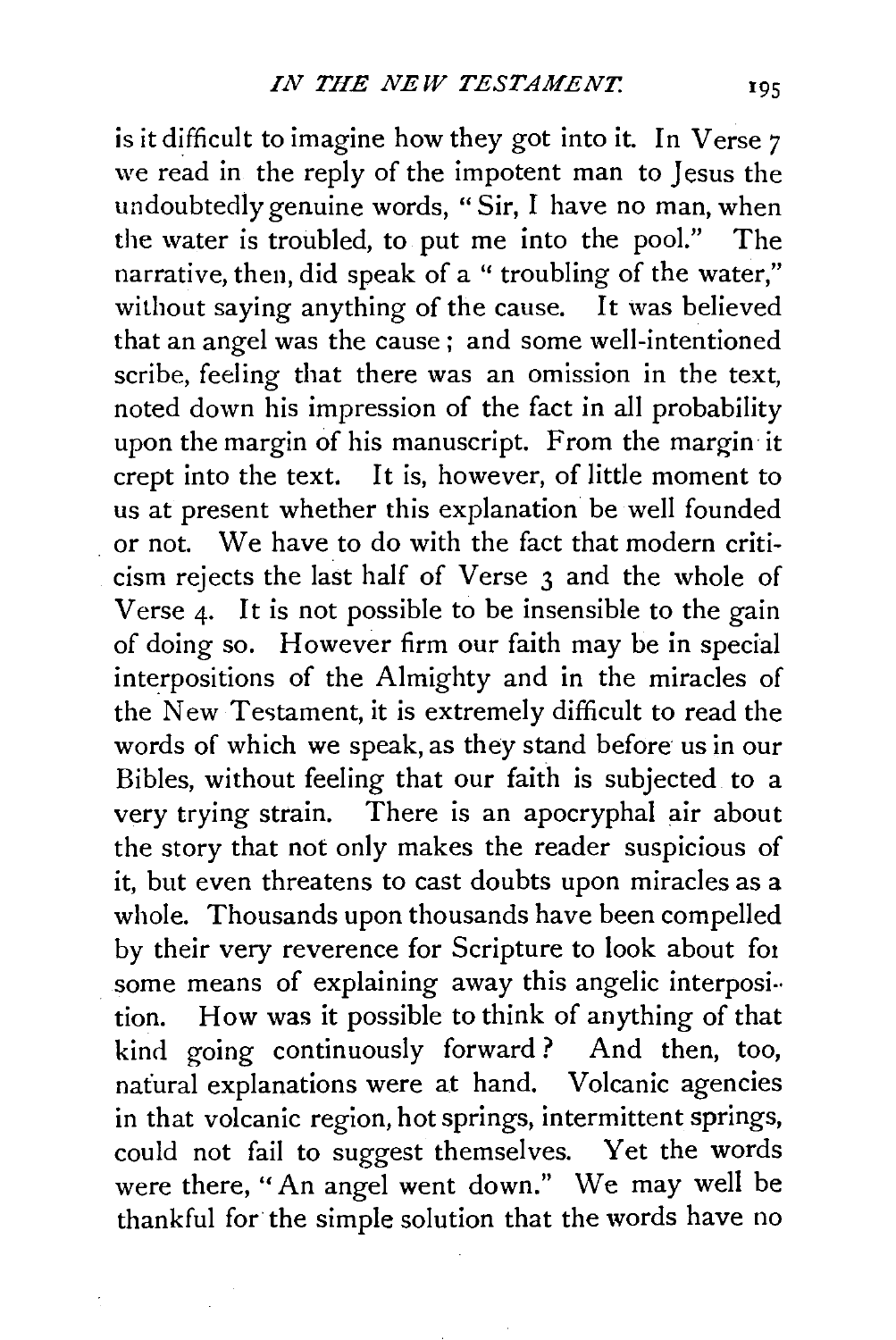right to be in the text. This, however, is not all. The removal of the words in question has an important bearing upon other difficulties occasioned to many a mind by the narrative of which they form part. Men are. troubled, not only by what is said of the angel in the Received Text, but also by what they read of the healing virtues of the water. It is certainly possible that we have mention made of a gaseous spring, and that such a spring might be more active in the days of Jesus than it is now. We have many notices in ancient writers implying that in the early Christian era the volcanic agencies of Syria, and probably therefore. of Palestine, were in a state of greater activity than has been exhibited by them in later times. But there is no need to raise discussion upon the point. It is far from certain that the pool here spoken of had the healing virtue generally ascribed to it. The Evangelist, when we read the true text, does not say that it had. *He gives no indication that the cures expected by the sick :wound the pool were actually performed.* Nor is the number of the sick, or the length of time they may have lain there, inconsistent with the idea that the supposed virtues of the pool were a delusion. Some sick persons may have benefited by the waters. The story may have got abroad and have been exaggerated. This once done, the experience of all countries, even in modern times, shews us how eagerly the popular mind will magnify such influence, and how tenaciously it will cling to the impression of its miraculous character in spite of innumerable disappointments. That the impotent man *expected* to be restored, could he but reach the water, is clear. Yet no word of Jesus and no statement of the Evangelist forbids us to believe that, even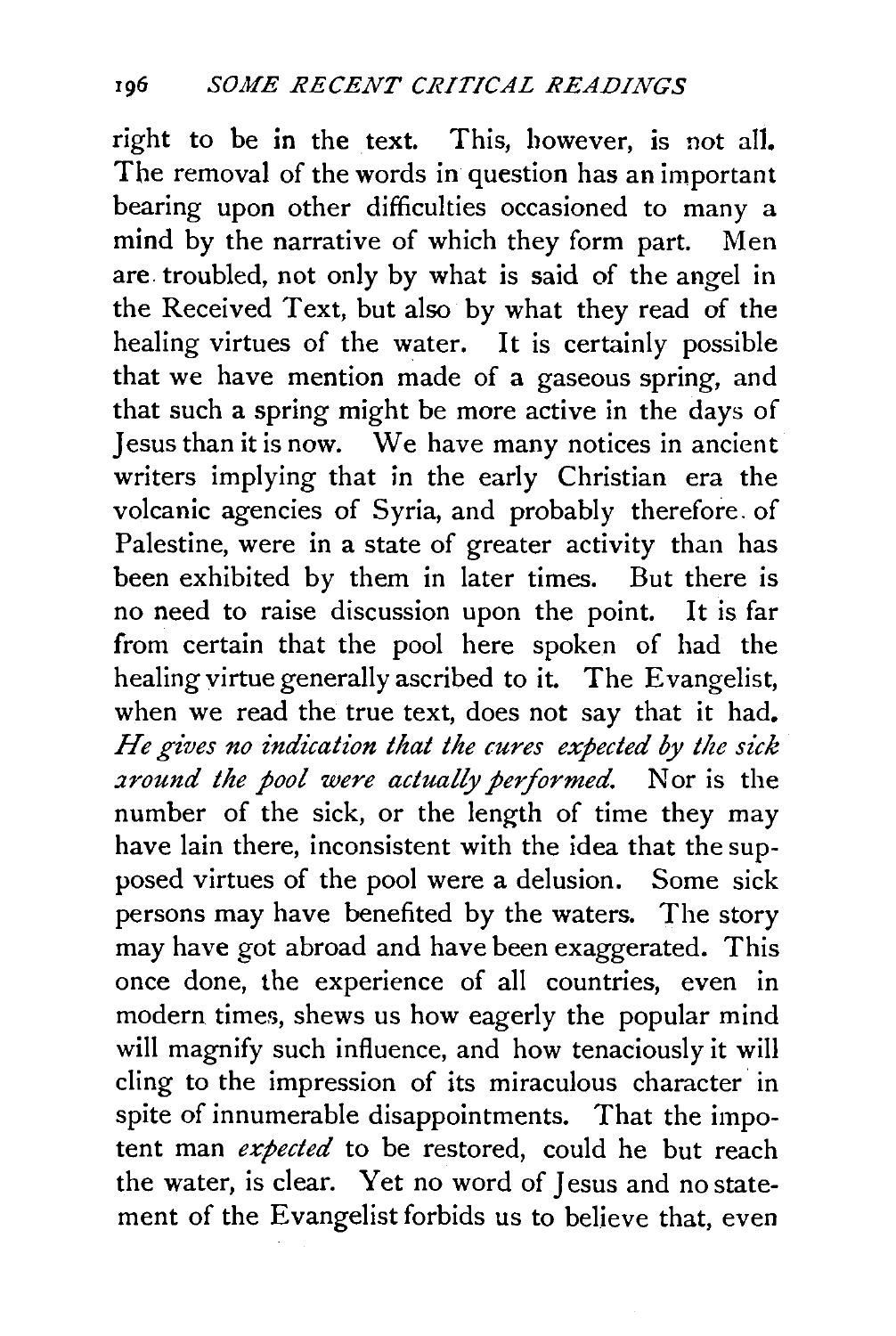although he had reached it, he would have been little the better for the immersion

 $7$ *ohn* ix. 4. - In the Authorized Version, founded upon the *Textus Receptus,* this verse runs, "I must work the works of him that sent me, while it is day." But three of our modern editions, Lachmann retaining the common text, read " We" instead of "I," Tischendorf even going the length of substituting, though certainly erroneously, "us" for "me" after "sent." The modern, to say nothing of its being also the true, reading must thus be held to be, " We must work the works of him that sent me;" and the gain is at once perceptible. The disciples of Jesus had begun the inquiry about the blind man before them, but only as a matter of curiosity and speculation, " Who did sin, this man or his parents, that he was born blind ?" Jesus immediately turns their thoughts to the practical; and, identifying Himself with them and them with Himself, He says in substance, Speculative inquiries of that kind concern us not. You and I have one great task committed to us demanding all our care. We must work the works of Him that sent me, while it is day: the night cometh, when no man can work. Does any one object that, as Jesus was about to perform a miracle, He could hardly identify his disciples with Himself in that. The answer is, "Verily, verily, I say unto you, He that believeth on me, the works that I do shall he do also ; and greater works than these shall he do; because I go unto my Father" (St. John xiv. 12). Jesus does not work alone. On all the members of his body is laid the charge that they do, and continue to do, the very works which He was commissioned to do by the Father who sent Him. They and He are one, as He and the Father are one.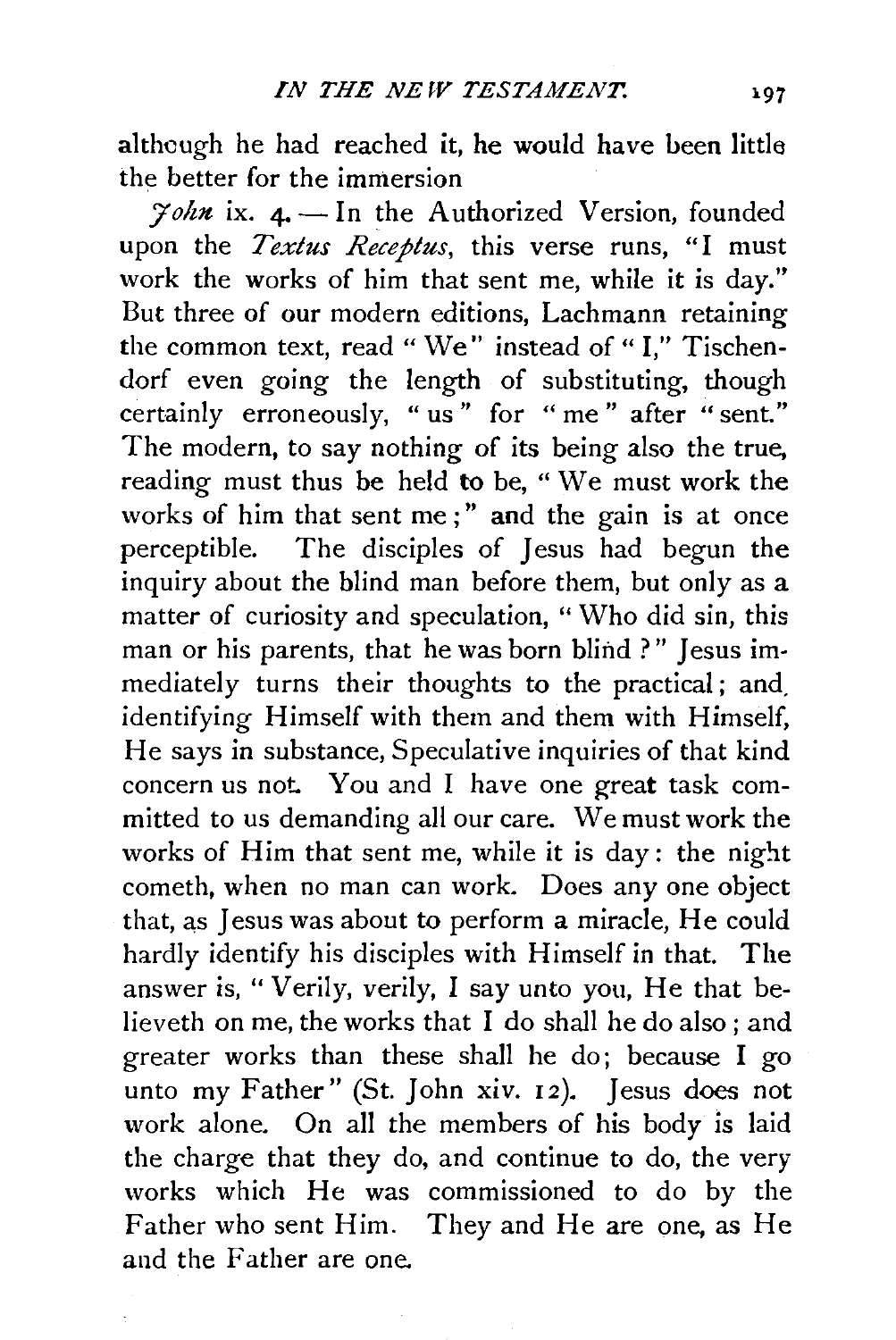Before passing to the Epistles of the New Testament it may be well to take from the Acts of the Apostles an illustration of the point before us of a kind different from those supplied either by the Epistles or the Gospels. We take *Acts* xiii. 19, 20. The translation of the *Textus Receptus* as given in the Authorized Version is to the following effect, "And when he had destroyed seven nations in the land of Canaan, he divided their land to them by lot. And after that he gave unto them judges about the space of four hundred and fifty years, until Samuel the prophet." The chronological difficulty presented by these words is of a very formidable kind, and it is rendered still more formidable by the fact that the statement contained in them is substantially confirmed by Josephus. The Jewish historian calculates the period from the *Exodus* to the building of the temple at five hundred and ninety-two years *(Antiq.*  viii. 3, 1). Of these, we know that forty years have to be assigned to the wandering in the wilderness, twenty-five to the leadership of Joshua *(Antiq.* v. I, 29}. forty to the time between Samuel and the close of the reign of Saul (Acts xiii. 2 I), forty to the reign of David  $(I$  Kings ii.  $II$ ), and four to the first years of Solomon (I Kings vi. 1). Deducting these from the five hundred and ninety-two, we obtain four hundred and forty-three years as the period during which the Judges ruled, according to Josephus. St. Paul, indeed, says four hundred and fifty ; but the difference, seven years, is slight, and may easily be taken as covered by the" about" in Verse 20 of our passage. Two statements of the kind so nearly agreeing appear to corroborate one another, and to attest the accuracy of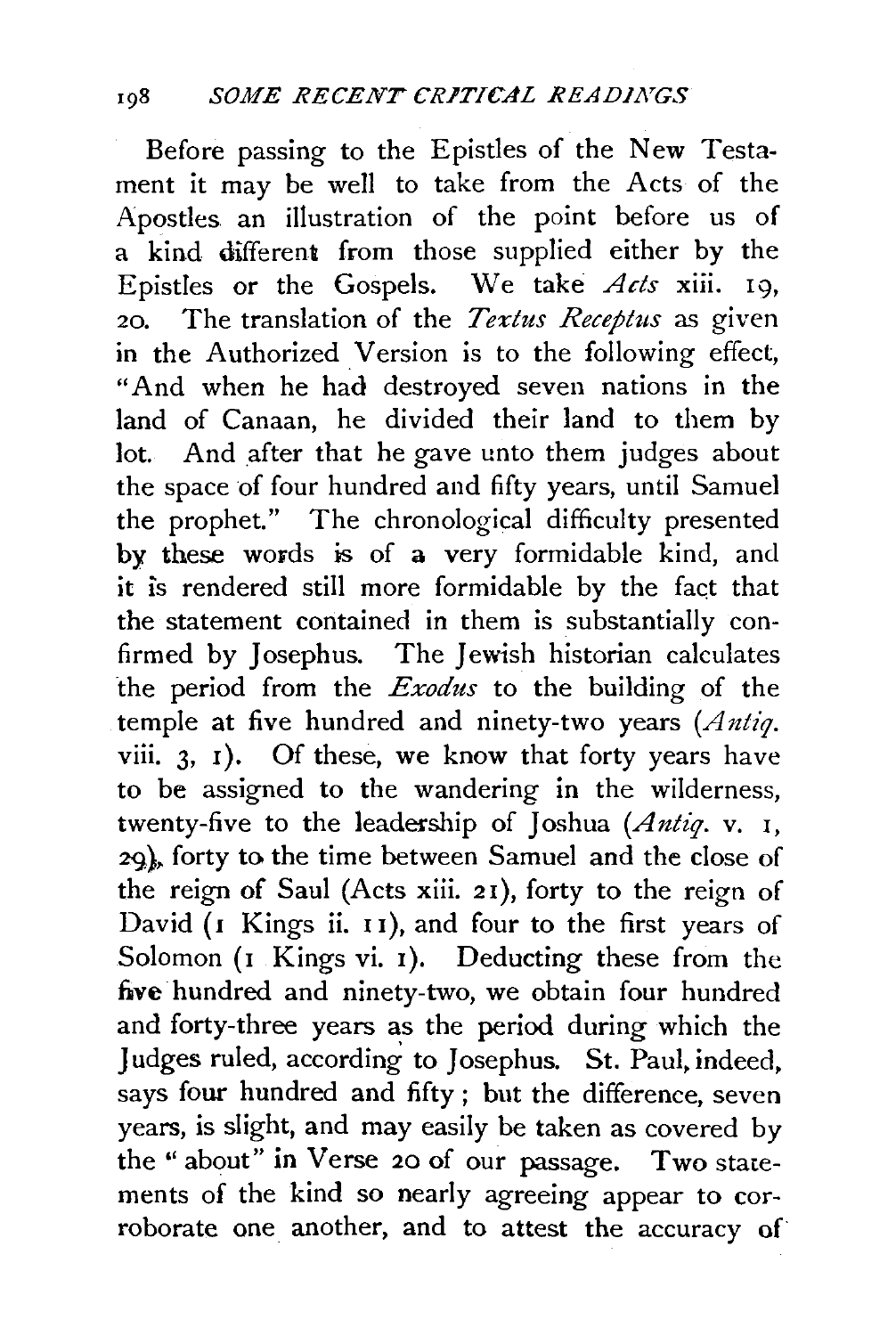both. The whole period, again, according to St. Paul, between the *Exodus* and the bullding of the temple, will be five hundred and ninety-nine years.

But if so, there immediately arises an irreconcilable contradiction to the date given in I Kings vi. I, where four hundred and eighty years is distinctly stated to be the time between the coming of the children of Israel out of Egypt and the time when Solomon "began to build the house of the Lord :" there, five hundred and ninety-nine; here, four hundred and eighty years. The efforts of commentators to explain this difference have been extremely numerous, and all have failed. Alford justly pronounces them, in all the various forms which they have assumed, and which we have not space to enumerate, "arbitrary and forced" (New Testament in loc.). He himself, accordingly, follows Meyer, and probably the majority of recent scholars, in adopting the idea that St. Paul was guided by an extra-biblical computation ; in other words, to use the language of Bunsen, one of the adherents of this view, that he "corrected Holy Writ by holy tradition."<sup>1</sup> Such a conclusion cannot be satisfactory, for it is in the highest degree improbable that St. Paul, addressing a Jewish audience, in whose eyes the date given in I Kings vi. I must, considering the two great epochs to which it referred, have been peculiarly sacred, should have forsaken the Bible record and substituted another, as he is supposed to do.

But there is a different reading of the passage, adopted by our four Editors, the effect of which is to transfer the words "about the space of four hundred and fifty years" from Verse 20 of the Authorized

<sup>&</sup>lt;sup>*r*</sup> Bunsen's " Chronology of the Bible," with preface by Sayce, p. 26.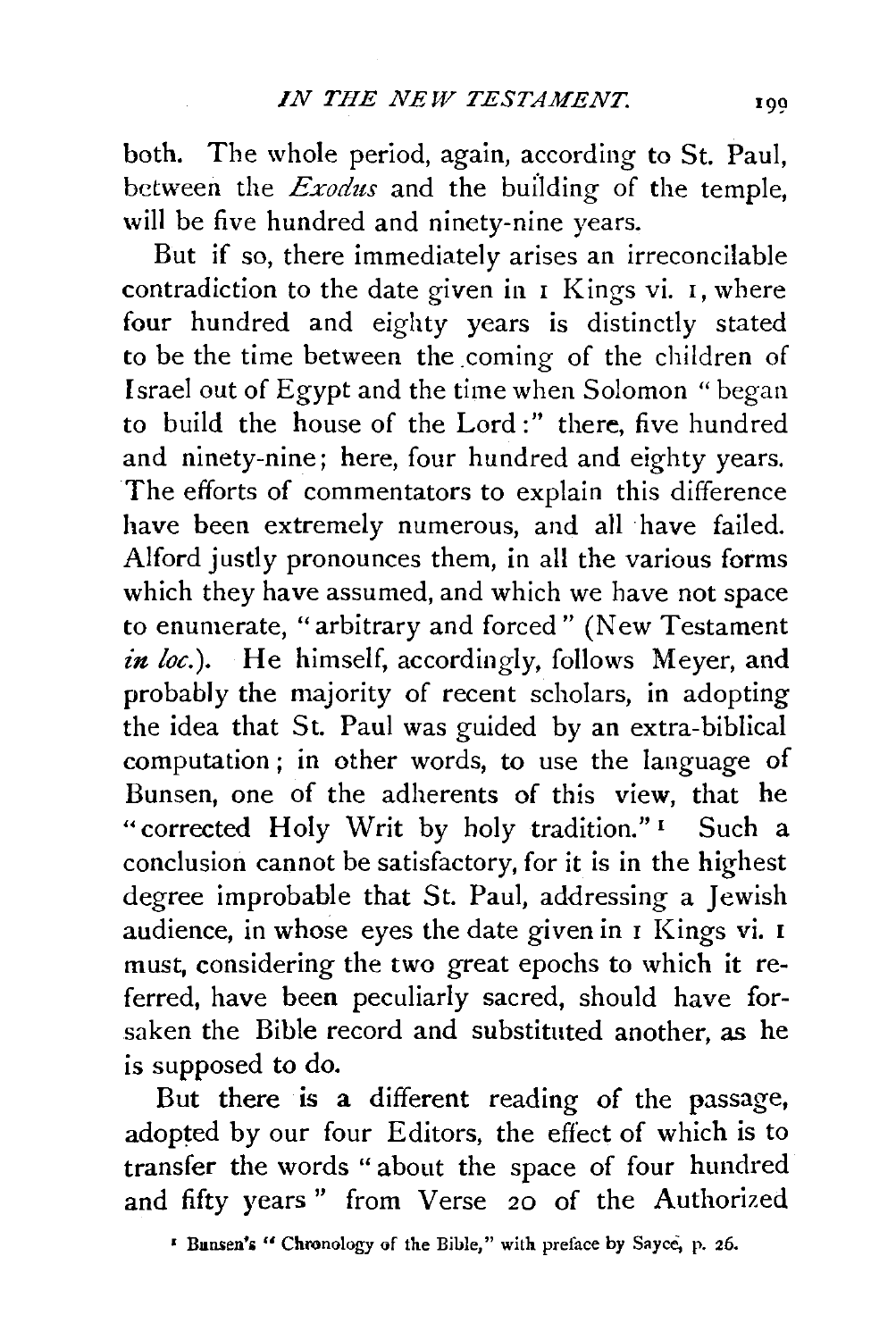Version to Verse 19, so that we shall read: "He gave their land for an inheritance, about the space of four hundred and fifty years; and after these things he gave them judges, until Samuel the prophet." The whole meaning of the date is thus changed. It has now nothing to do with the time of the Judges. It has to do with the whole course of events the description of which begins at Verse 17, "The God of this people Israel," &c. It cannot possibly, as some recent commentators have supposed, have to do only with the clause immediately preceding it, because (I) the verb " gave for an inheritance" refers to a definite *point* of time, not to a period. (2) The "things" of "after these things" must *include* the four hundred and fifty years. We cannot, passing over that clause, go back to the simple fact "gave," &c., thus producing the absurd sense that the Israelites had possession of the land for four hundred and fifty years before they were under Judges. (3) The dative case of "the four hundred and fifty years" in the Greek is to be distinguished from the accusatives of Verses 18 and 21. The latter denote continuance of time, the run of the years. The former takes us back to a point at the beginning of the run, and encloses the whole space. That point here can only be fixed at the first of the successive clauses, at "the God of this people," &c., in Verse 17. Our four hundred and fifty years then embrace a period *altogether previous* to that of the Judges, and extending from the date implied in "the choosing out of the fathers" to the division of the promised land. <sup>1</sup>

<sup>&</sup>lt;sup>1</sup> The solution given above was long ago substantially, although in an inadmissible way, suggested, as Meyer tells us *(in loc.)*, by Calovius, Mill, and others. They supplied *γενόμενα* after πεντήκοντα in Verse 20, rendering, "And after these things, which took place in four hundred and fifty years." The "things" thus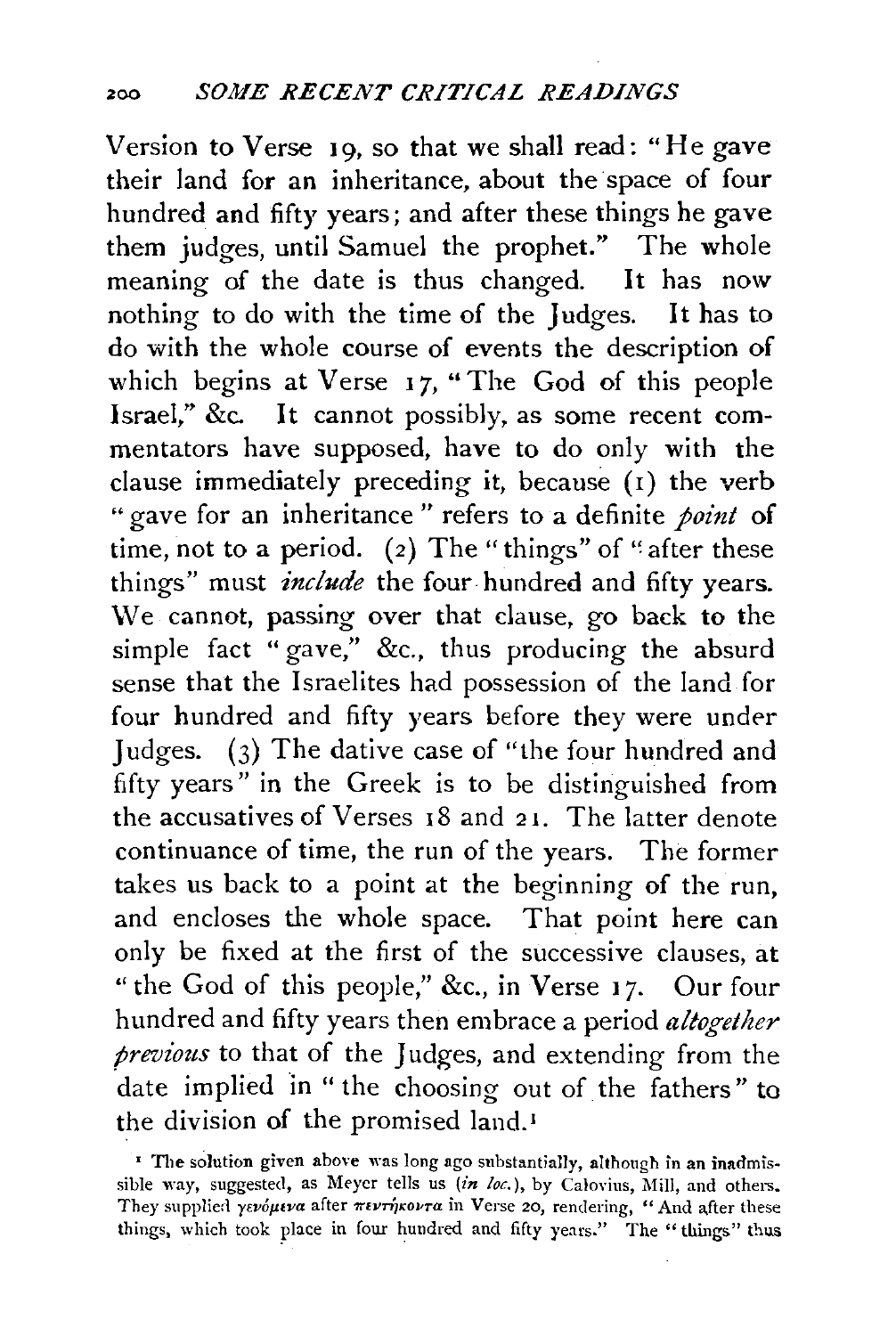The chronological difficulty has disappeared, and the only remaining question is, Whether general Old Testament chronology warrants the conclusion that the new period before us was what it is thus stated by the Apostle to have been. Before answering, we must fix the beginning of the period. When did God " choose out the fathers"? The answer is, At the first fulfilment of the Abrahamic Covenant, at the birth of Isaac. Alford indeed asks, "Why the birth of Isaac?" We reply, Because Isaac was the first of the line of the promised seed, the first of the " chosen seed " spoken of, a choosing out which does not refer to separation from a place, as if the call of Abraham out of Haran were meant, but to separation from nations or from men-a separation, therefore, which was first accomplished in Isaac. It was in Isaac that the promised line of descent began which was to terminate in Jesus ; and it is the clear object of St. Paul to trace *this* line from its beginning to its close in the discourse before us. If further proof of this were wanted we have it in Verse 26, where, having completed his historical statement, the Apostle begins a new part of his address by calling his hearers "sons of the race of Abraham ; " not "sons of Abraham" (Gal. iii. 7 ; comp. Rom. iv. 12 ; James ii. 21), but sons of that race which, though it began *from* Abraham, really began *in* Isaac, the child of promise<sup> $I$ </sup> The period before us, thus beginning with

spoken of then begin at Verse 17. To the suggestion as a whole, Alford justly objects, "The words will not bear this construction." The view, though true in itself, can be reached only by the amended reading.

<sup>I</sup> It may be worth while to notice the emphasis lent to the address, "sons of the race of Abraham," by the fact that the Apostle begins each of the three parts into which his discourse divides itself with a different address. At Verse 16, "Men of Israel;" at Verse 26, "Men and brethren, sons of the race of Abraham ; " at Verse 38, "Men and brethren."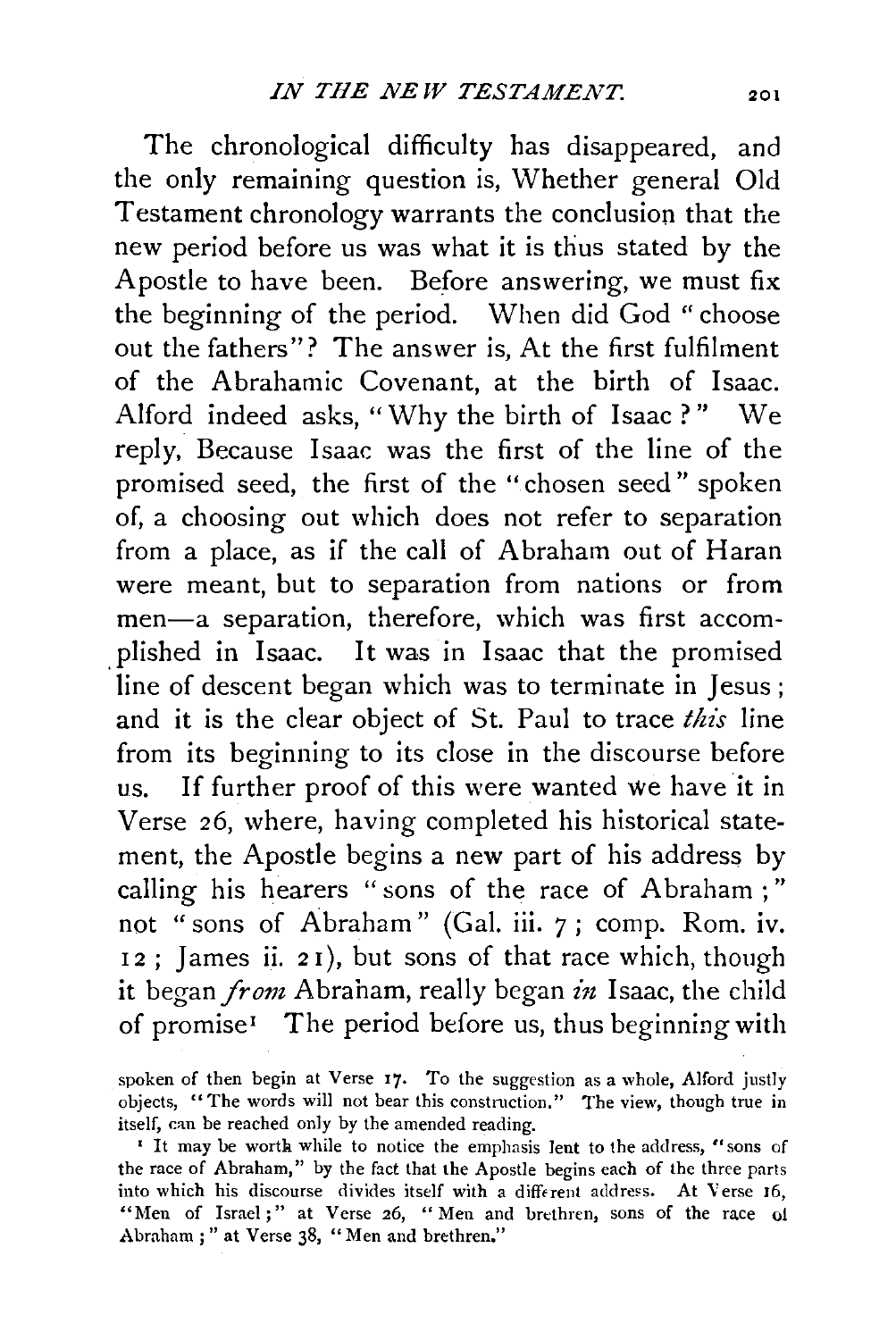the birth of Isaac, extends downwards to the division of the land. In estimating the length of this period we shall follow purely Biblical *data,* and shall make ourselves independent of the exact dates of the different chronological systems. From Exodus xii. 40, 4 I, then, we learn that from the time of Abraham's leaving Haran to the *Exodus* four hundred and thirty years elapsed. But Abraham left Haran at the age of seventy-five (Gen. xii. 4), and Isaac was born when the patriarch was one hundred (Gen. xxi. 5 ; Rom. iv. 19). Deducting therefore the difference between these two numbers, that is, twenty- five from four hundred and thirty years, we have four hundred and five years from the birth of Isaac to the *Exodus.* Add forty years for the wanderings in the wilderness, and we have four hundred and forty-five. But a comparison. of Joshua xiv. 10 with xiv. 7, and of both with Chapter xiii. of that book, shews us that the division of the land took place five years after the wanderings closed ; so that, again adding five, we have from the birth of Isaac to the dividing of the land four hundred and fifty years, *the precise period mentioned by St. Paul* in his address So far from the date in this passage being in contradiction to the Old Testament, it is in most striking harmony with it. (See foot- note on page 203.) So far from St. Paul's following an extra-biblical tradition in the face of the Mosaic record, he depends upon that record in the strictest manner for the figures that he employs.

Before closing our remarks upon this passage, it may be well to say a word or two on its general structure, more especially as the view taken above of the point of time from which the four hundred and fifty years are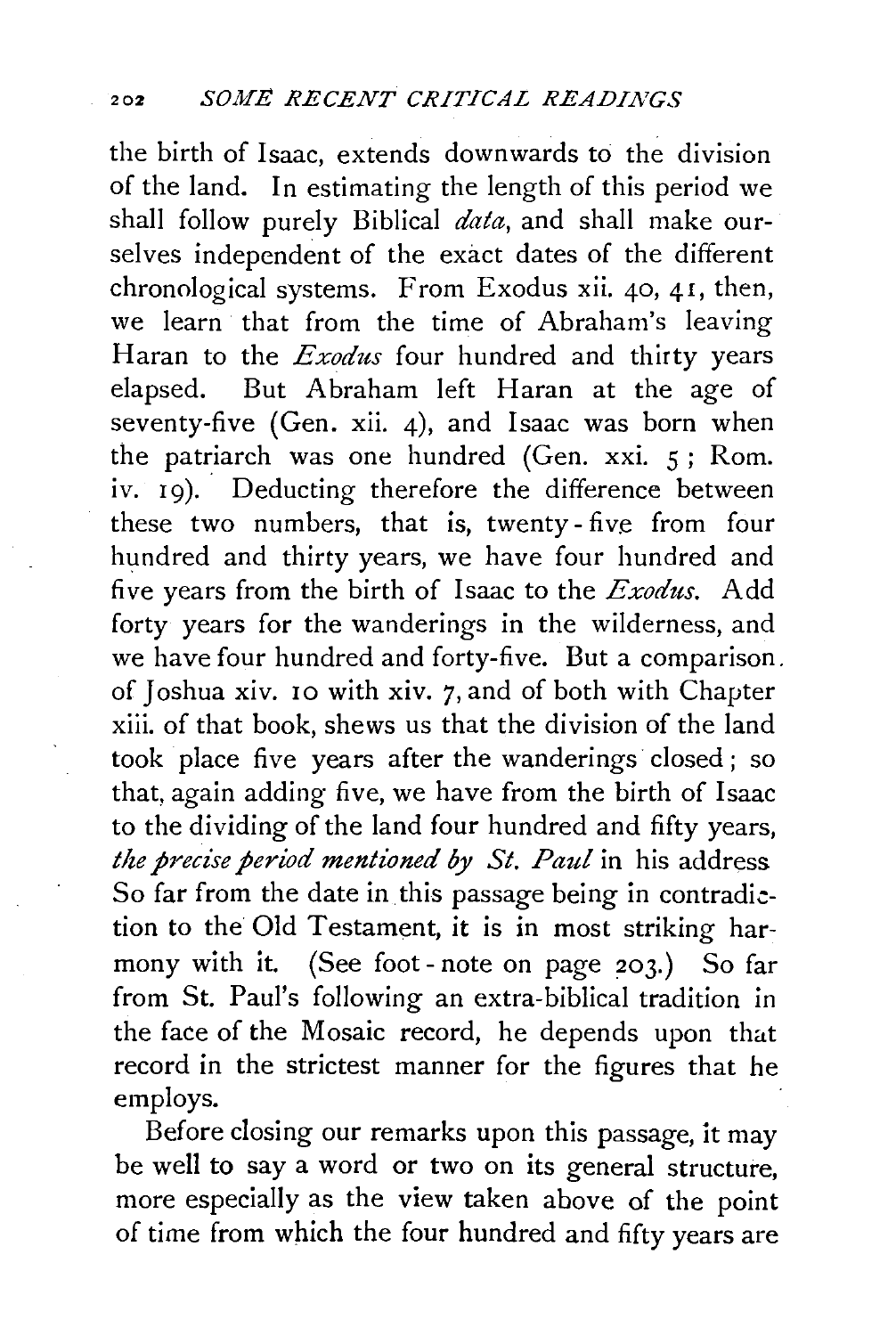fo be reckoned will be thereby confirmed. It is the object of St. Paul, then, in the first section of his discourse, to trace the historical preparation for the coming of Jesus from the birth of Isaac, who is the first seed of Abraham, downwards to Him who is the true seed of the patriarch, Christ. In doing this he divides the whole period into two parts, the first extending from the birth of lsaac to the division of the promised land, the second to Jesus Himself. The two periods terminate in similar events, the second of the two being the fulfilment of the first. It is on this account that St. Paul uses the remarkable expression in Verse 24, of which the



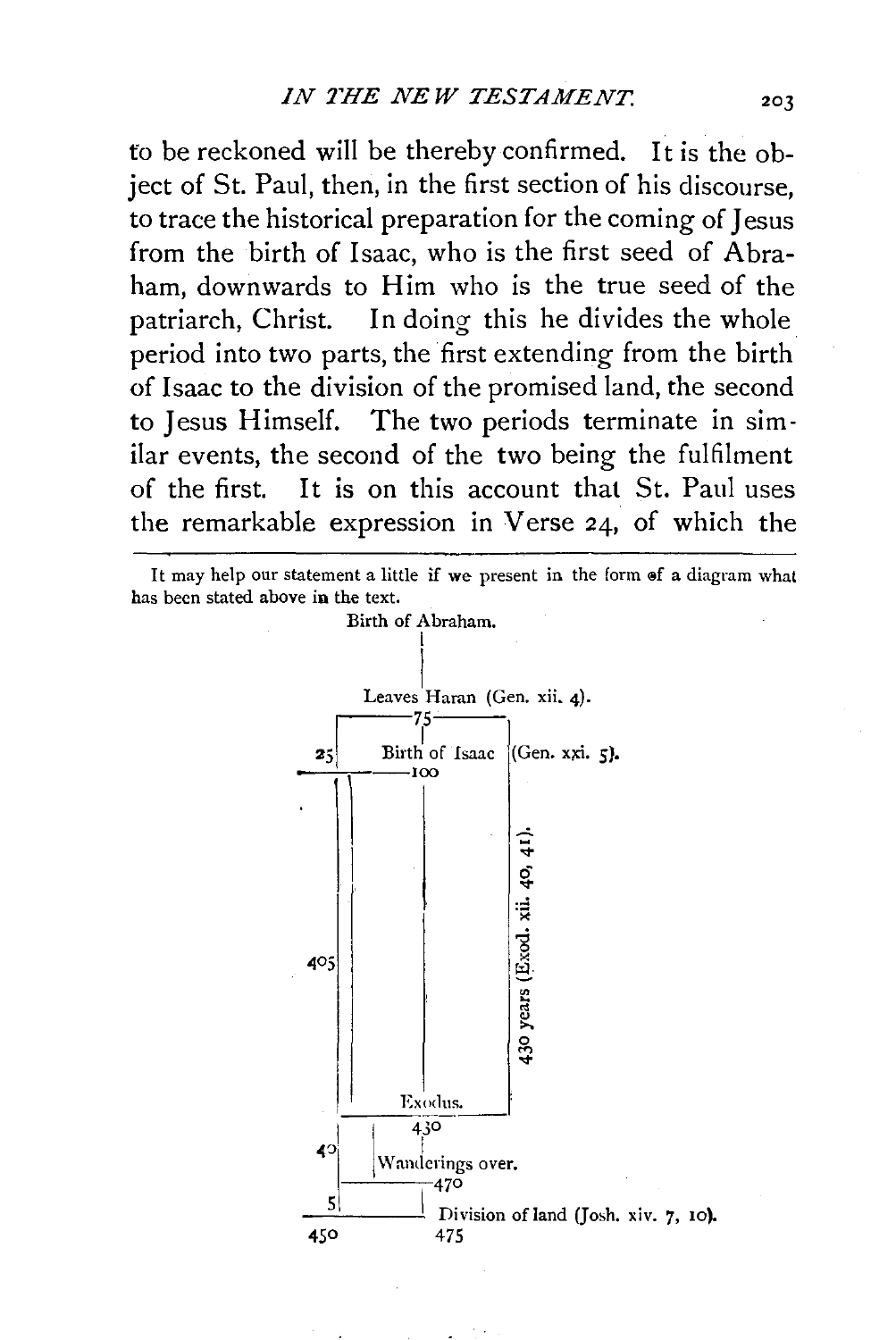Authorized Version conveys a most inadequate idea, " When John had first preached *before the face of his entering in;*" and that the word "Saviour," the Greek for Joshua or Jesus, is prefixed to the name "Jesus." Jesus Himself is the true Joshua, "entering" first, and giving his people an " entrance" into their inheritance, as Joshua of old had given to the people whom he led an entrance into Canaan. On this account also he probably speaks of the baptizing of John, that baptism corresponding to the passage of Israel through the river Jordan. Such is the general idea, but each of the two sections is further, as shewn by the successive aorists, divided into five parts corresponding to one another.

(I) "Chose out our fathers" (Verse I 7), corresponding to "Gave judges" (Verse 20); (2) "Exalted the people" (Verse 17), corresponding to "Asked a king" (Verse 21); 3) " Brought he them out" (Verse 17), corresponding to "Gave them Saul" (Verse 21); (4) "Bare he them as a nursing father" (Verse  $18$ ), corresponding to "Raised up David to be their king" (Verse  $22)$ ; (5) "Gave their land for an inheritance" (Verse I9), corresponding to "Brought unto Israel a Saviour Jesus" (Verse 23) ; the whole history being thus comprised in ten parts, after the same manner as that in which Stephen had adduced ten successive stages of God's dealings with Abraham in Acts vii. 2-8. <sup>1</sup>

From the Acts of the Apostles we turn to the Epistles of the New Testament; and, referring our readers to Canon Lightfoot's book on "The Revision

<sup>&</sup>lt;sup>1</sup> Comp. Baumgarten's "Apostolic History," Clark's Translation, vol. i. p. 147. It may be doubted if the ten points are given by Baumgarten with perfect correct· ness; but, even if a slight change be made, the number ten remains. Comp. also p. 415.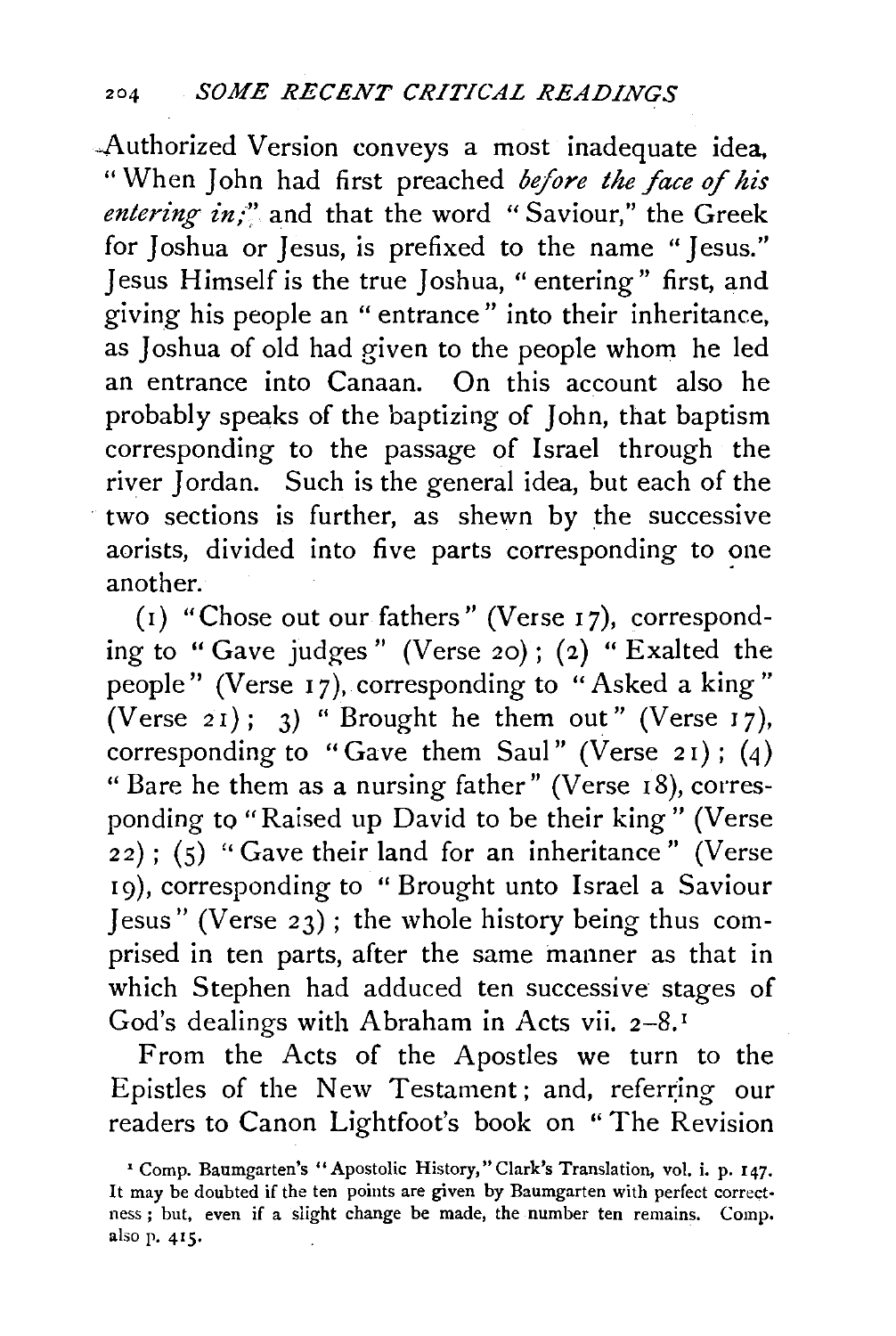of the New Testament" for some extremely interesting examples of readings recently adopted in the Epistles of St. Paul, we turn in the short remaining space at our command to one or two from later books.

*Hebrews* iv. 2.—The Authorized Version gives this text in the words, " For unto us was the gospel preached, as well as unto them : but the word preached did not profit them, not being mixed with faith in them that heard it." The last clause is a translation of the *Textus Recepttes,* the participle " mixed " being in the nominative case, and agreeing with "the word" immediately preceding. But there is another reading of the participle which makes it an accusative instead of a nominative, and this reading is adopted in three of the editions of the New Testament now before us, Tischendorf alone retaining the nominative. The accusative participle, of course, agrees with "them," it being then said that these had not profited by the word, " not having been mingled by faith with those who heard it." Hence, however, an almost insuperable difficulty in the passage ; for "they" who did not profit by the word are the whole congregation of Israel, except two men, Caleb and Joshua. Those who" heard" in faith are these two ; and it seems so much out of the question to speak of a multitude of persons as " mingled with " two, that Alford, who follows the evidence and reads the accusative, remarks, "The passage is almost a *locus desperatus*" (*in loc.*). His own explanation, indeed, leaves it in full possession of this character. He takes " those who heard it," not in a historical, but in a categorical sense, as descriptive not of any particular persons, but of a class of hearers, those who listen to the word in a becoming spirit; and the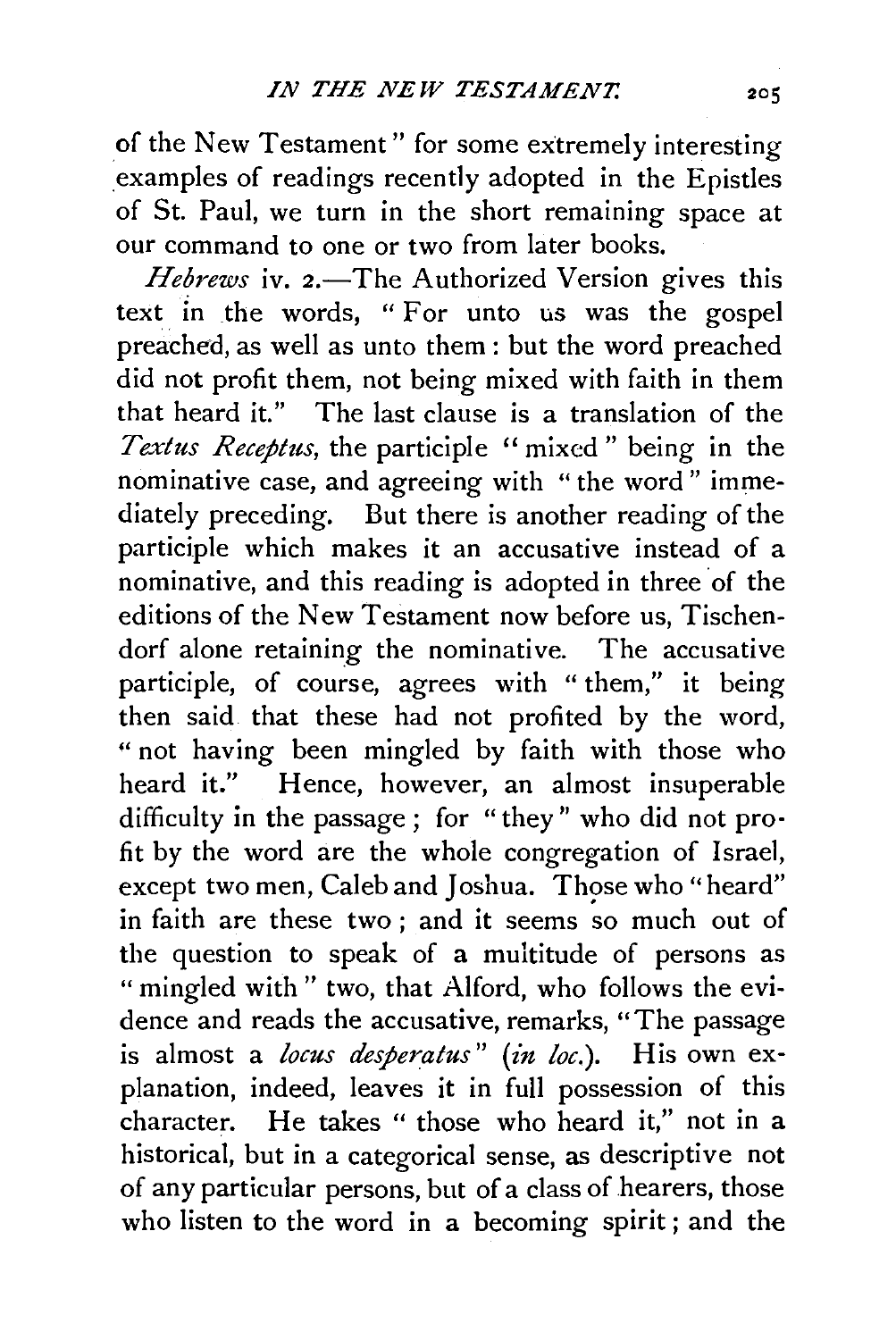sacred writer is understood to say that those who fell in the wilderness were not profited by the word, because they were not one in faith with true hearers of it, did not correspond in their method of receiving it with faithful hearers whom it does profit. "I fairly bwn," he adds, " that this interpretation *does not satisfY*  me; but it seems the only escape from violation either of the rules of criticism or of those of grammar, and therefore I am constrained to accept it until some better be suggested." Not satisfying him, it will hardly satisfy others. It is indeed wholly impossible to take " those that heard" in the categorical sense proposed. The text and the context alike, the grammar and the thought, require that we shall understand it historically, and refer it to Caleb and Joshua.

Yet even while we do so, the sense is so far from "desperate," that it is in a high degree interesting and striking. At the same time it illustrates in a remarkable manner that Pauline spirit of which there are so many traces in the Epistle to the Hebrews. What we have to account for is, that the sacred writer should speak as he does when they who *did not* listen of oid to the word were a multitude, those who *did*, only two? How could the former be described as "not mingled with" the latter? Let us look back at Chapter iii. Verse 16, interpreted by most modern commentators as a question, "For who, having heard, did provoke? Was it not all who came out from Egypt by means of Moses ?" Surely that interpretation is not correct. It is, at all events, contradicted by the fact ; and, even if it were confirmed by the fact, it has no immediate bearing on the argument, which involves in *it* the thought of certain persons saved quite as much as of certain lost.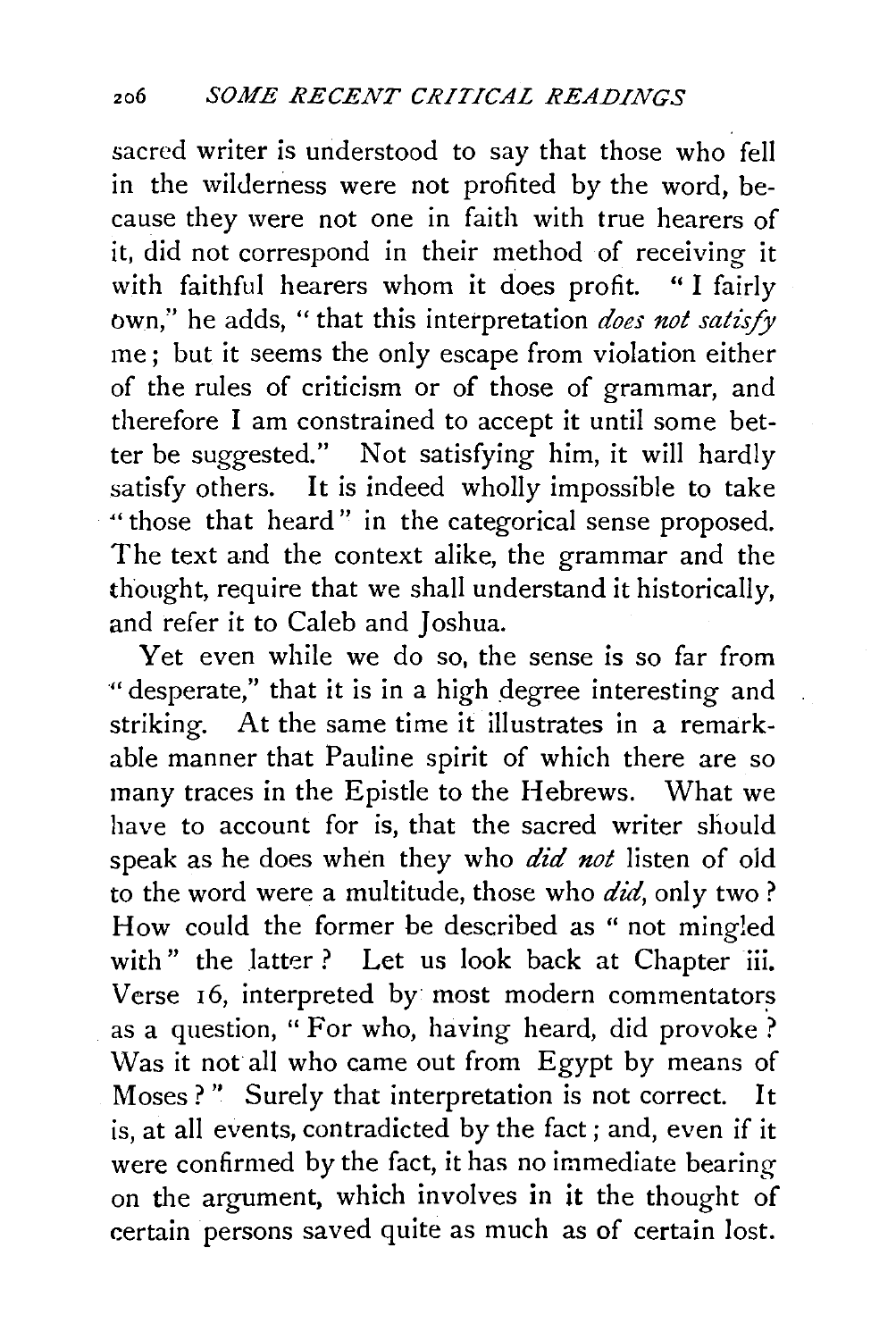sacred writer is understood to say that those who fell in the wilderness were not profited by the word, because they were not one in faith with true hearers of it, did not correspond in their method of receiving it with faithful hearers whom it does profit. "I fairly bwn," he adds, " that this interpretation *does not satisfY*  me; but it seems the only escape from violation either of the rules of criticism or of those of grammar, and therefore I am constrained to accept it until some better be suggested." Not satisfying him, it will hardly satisfy others. It is indeed wholly impossible to take " those that heard" in the categorical sense proposed. The text and the context alike, the grammar and the thought, require that we shall understand it historically, and refer it to Caleb and Joshua.

Yet even while we do so, the sense is so far from " desperate," that it is in a high degree interesting and striking. At the same time it illustrates in a remarkable manner that Pauline spirit of which there are so many traces in the Epistle to the Hebrews. What we have to account for is, that the sacred writer should speak as he does when they who *did not* listen of oid to the word were a multitude, those who *did,* only two? How could the former be described as "not mingled with" the latter? Let us look back at Chapter iii. Verse 16, interpreted by most modern commentators as a question, "For who, having heard, did provoke? Was it not all who came out from Egypt by means of Moses ?" Surely that interpretation is not correct. It is, at all events, contradicted by the fact; and, even if it were confirmed by the fact, it has no immediate bearing on the argument, which involves in it the thought of certain persons saved quite as much as of certain lost.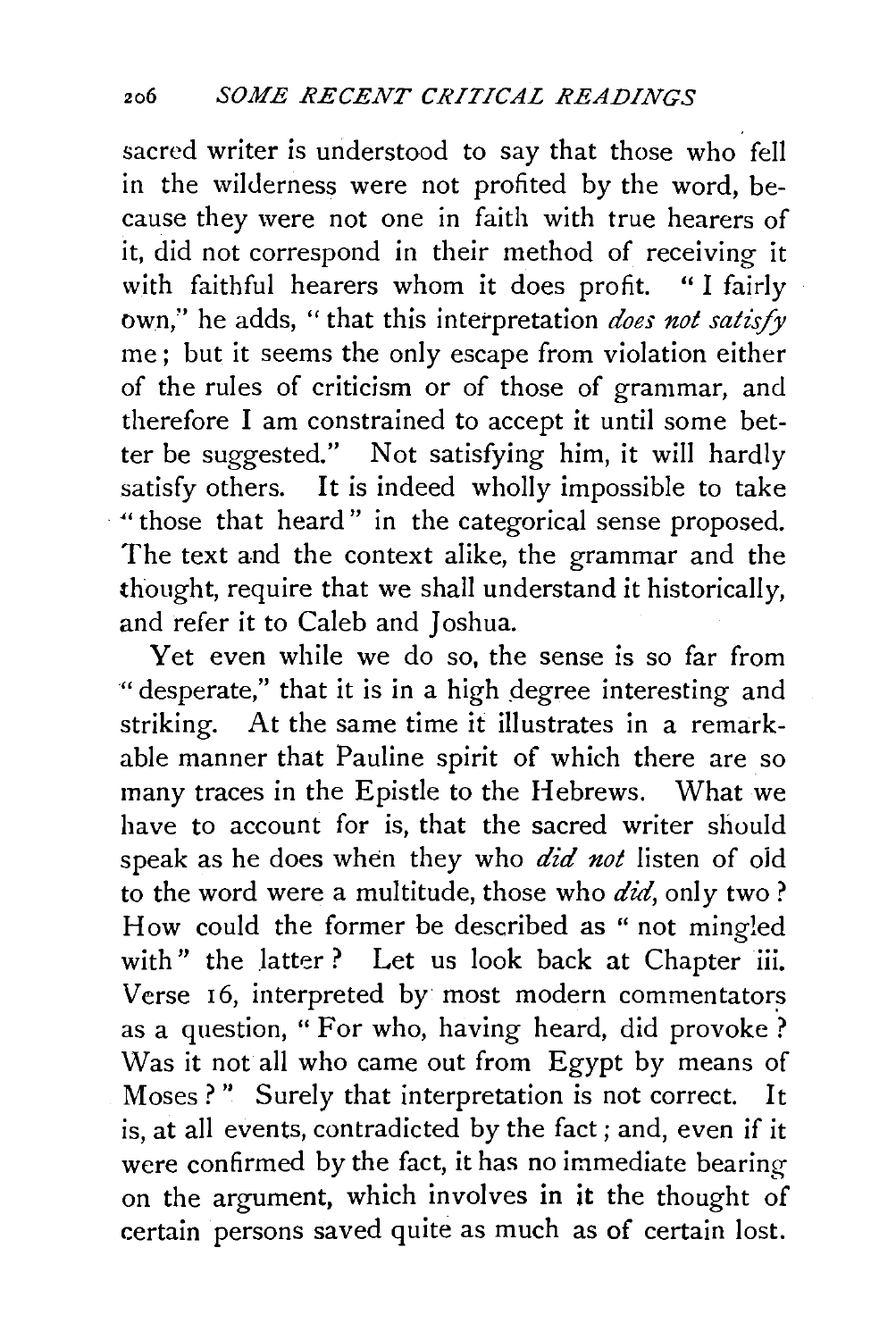We take the words, therefore, in their simple and natural meaning, " For some, having heard, did provoke: howbeit not all that came out from Egypt by means of Moses." Why" some" ? when we know that the remark applies to nearly all, to all except Caleb and Joshua. The answer is that, while equally answering the purpose of the argument, it *softens the charge aud is less calculated to offend.* So far as is consistent with the end that he has in view, the writer of the Epistle would conciliate the proud people to whom he speaks ; and instead of saying that the whole congregation of their fathers provoked God in the wilderness, and that only a few were saved, he says *"some* provoked," leaving it to be inferred that *some* were saved. So also, then, in the passage before us, the "them that heard it" are the same that had been permitted to enter the promised land ; the "them not having been mingled by faith" are the same that refused to listen; and when there are thus before our eyes, not opened to the full facts of the case, " some " on both sides, there can be no impropriety in saying that the one "some" was not mingled with the other. Thus viewed, the true text of the verse we are considering bears out all that we asserted of it. l t is full of power and beauty. It illustrates also that gentle courteousness of the Apostle Paul, whether we believe the words to be immediately his or not, which led him so often to introduce qualifying expressions into his charges, in order that he might thus win rather than repel, and might look at offences from the most favourable, rather than from the most unfavourable, point of view. Let us put ourselves into the position of the Hebrews written to. In a high degree jealous, haughty, sensitive as to the glory of our past, we yet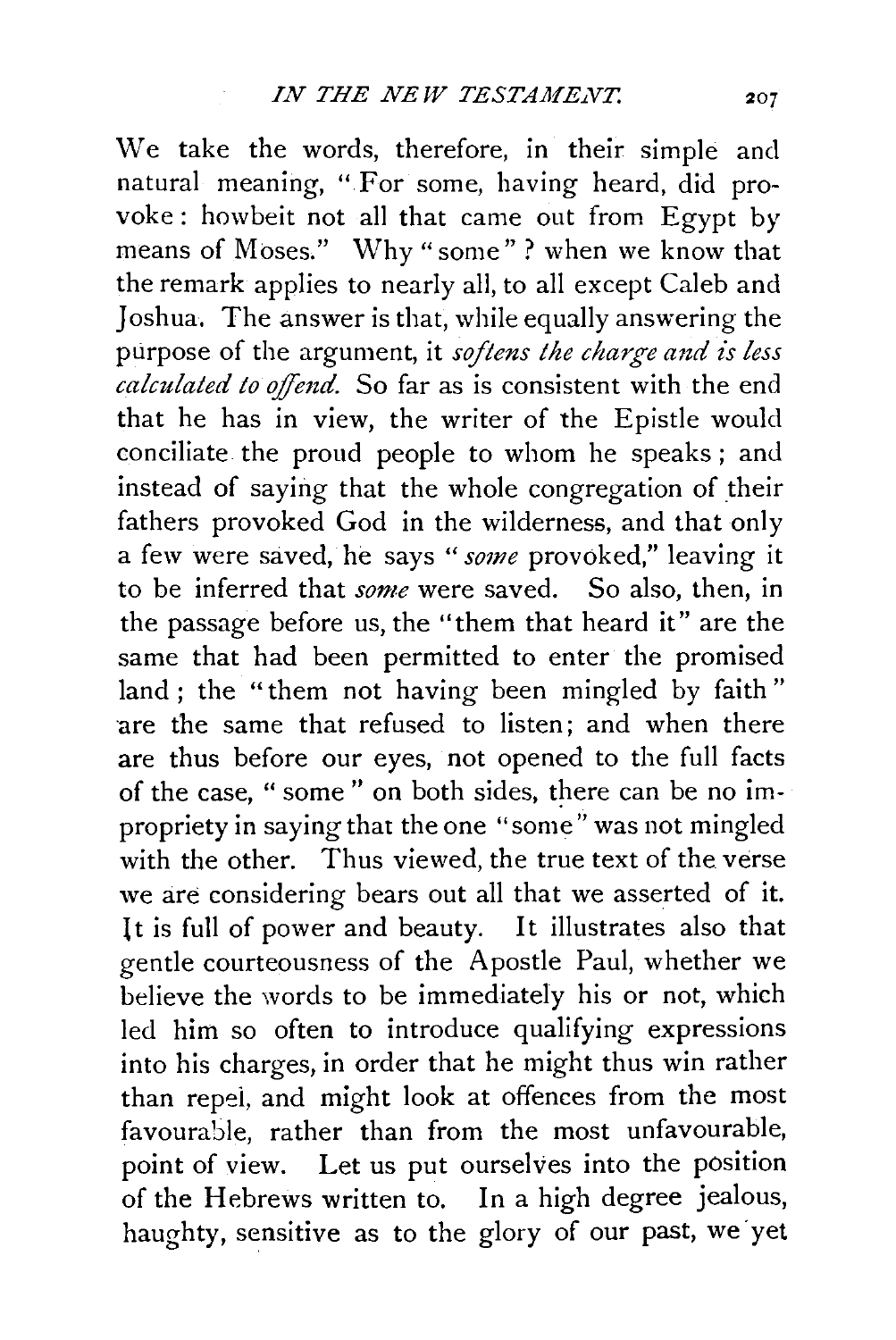need to have its solemn and humbling lessons brought home to us. The sacred writer addresses us as he does. As we read, we cherish for the moment the pleasing delusion that our fathers who did not fall in the wilderness were not merely the nobler, but it may be even the larger, part of the congregation that came out of Egypt, and we think with increased condemnation of those who would not hear in a similar faith. The tact of our teacher spares our feelings, and yet the sad example of so many of our fathers makes us "fear lest, a promise being left us of entering into God's rest, any of us should seem to come short of it" (Chap. iv. I).

I Peter iii. 15. - In Authorized Version, after the *Textus Receptus,* "But sanctify the Lord God in your hearts;" but our four editions adopt another reading, the effect of which is to make the rendering, " But sanctify in your hearts the Christ as Lord." As to the propriety of adopting this reading there can be no doubt, nor can there be any as to its importance when adopted. The words are a direct application to the Christ of Isaiah viii. I 2, I 3, " Neither fear ye their fear, nor be afraid. Sanctify the Lord of hosts himself; and let him be your fear." Thus language applied by the prophet to the Lord of hosts is here applied to the Redeemer. The dogmatic importance of the text is unquestionable.

I *John* iii. I.-In the *Textus Receptus*, as translated in the Authorized Version, we read, "Behold what manner of love the Father hath bestowed upon us, that we should be called the sons of God;" after which the sacred writer goes on, " Therefore the world knoweth us not, because it knew him not." But between these two sentences the words  $\kappa a$  *iouev* (" and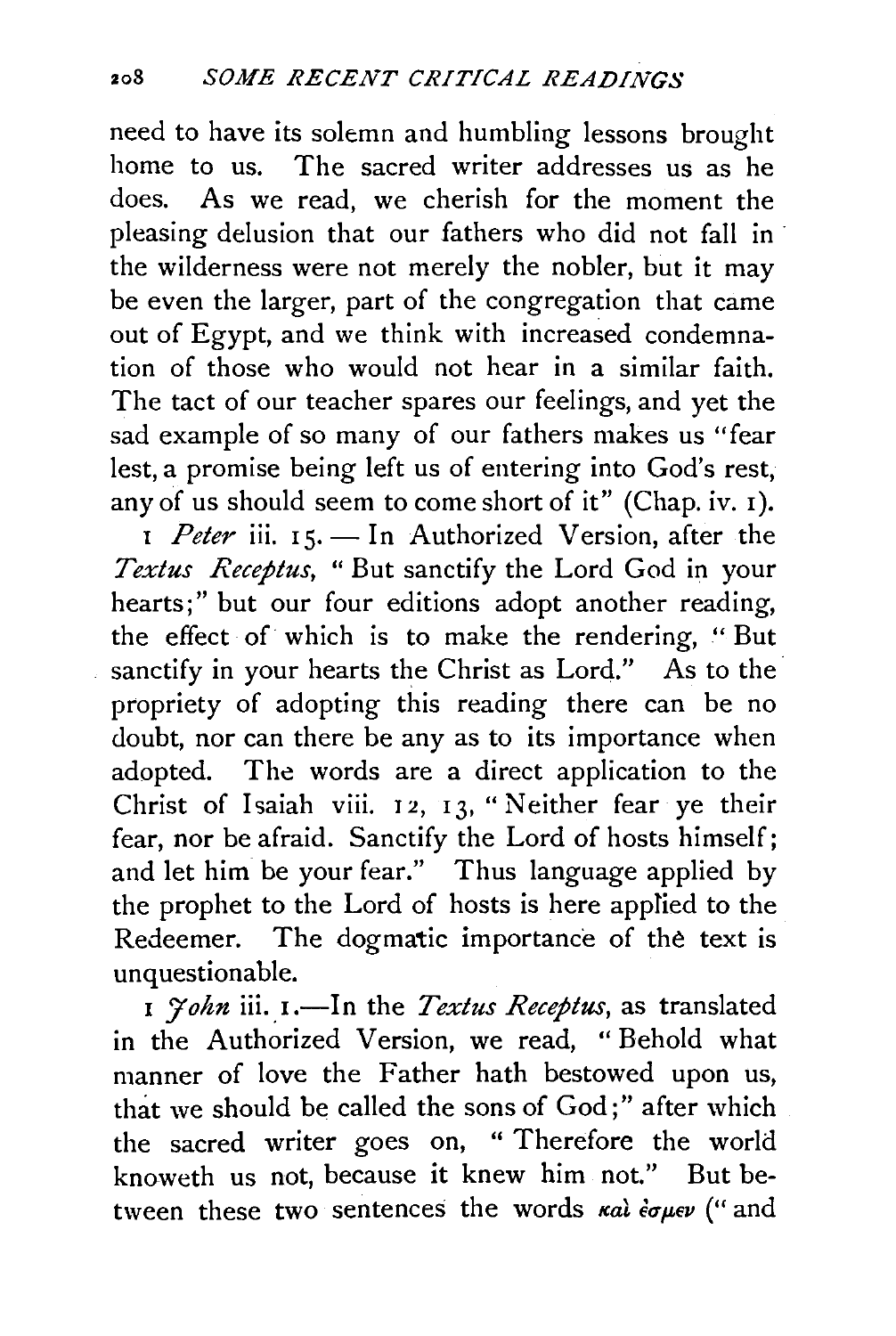we are," or, "and *such* we are") are inserted by our Editors. There can be no doubt as to the propriety of the insertion, and just as little as to the interest and beauty of the reading. High as is the privilege of being "called" sons of God, the beloved disciple can-·not rest in that, and he passes on to the thought that he and his fellow-disciples "are " what they are called. With this he then immediately connects the inference that the world which knew not the Son of God does not know us who are sons of God in Him. Because, in short, we are one with Jesus, we must share his fate. Of the true followers of the Redeemer it may be said to the world as it was said of their great Master, "There stand those among you whom ye· know not" (John i. 26). The words find also a striking parallel in those of Jesus Himself to his disciples at the footwashing, " Ye call me Master and Lord, and ye say well, for so I am"  $(\epsilon \omega) \gamma a \rho$ -John xiii. 13). It may be well to observe that the verb "call" is represented in this passage by a different verb from that in the text before us, that in the Gospel expressing the more outward form of address, "Ye· address me as Master and Lord;" that in the Epistle expressing a calling in which it is known by him who calls that there is an inward reality corresponding to the outward name. (Comp., for this use of  $\kappa a \lambda \epsilon \hat{\iota} \nu$ , John i. 43; Rev. xi. 8; xii. 9; xvi. 16; xix. 11, 13). The name "sons of God" given us in the Epistle is bestowed, not by the world, but by the Father. The Father calls us "sons of God." Still further, the style of thought in the words before us is interesting when compared with examples of a similar style in the Apocalypse: "Calling themselves apostles, and they are not" (not as Autho-VOL. VII. 14

200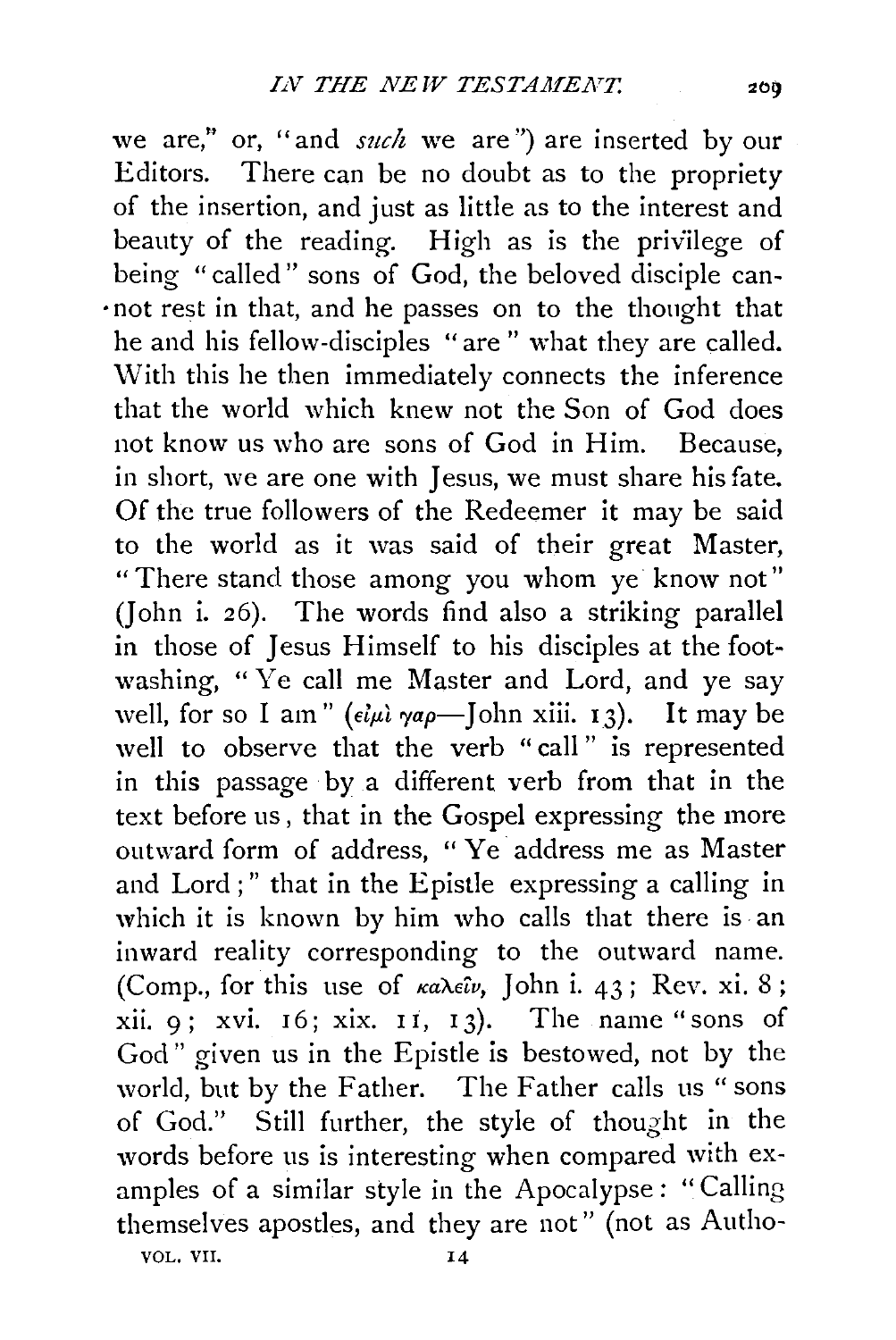rized Version, " and are not," Chap. ii. 2) ; "Which say that themselves are Jews, and they are not" (not as in Authorized Version "and are not," Chap. ii. 9).

1 *Yohn* v. 18.—In this Verse, after the first clause, ·running in the Authorized Version, "We know that whosoever is born of God sinneth not," we read, in correct translation from the *Textus Receptus,* "But he that is begotten of God keepeth himself, and that wicked one toucheth him not." But there is a more recent reading adopted by three out of our four edi-. tions, Lachmann failing us here, which substitutes *avTov* for *€avTov,* " him" for " himself; " so that the true rendering becomes, '' But he that was begotten of God keepeth him." "He that was begotten of God" refers then, not to the believer, but to Jesus, the Son Himself, the eternally begotten of the Father. The believer is described in the first clause of the Verse, which ought to be translated, "Every one that hath been begotten of God" (comp. this sense of the same participle in Chap. ii. 29; iii. 9 ; iv. *7* ; v. I) ; the Son is described in the second clause as " he that was begotten;" and the statement of the Verse is not that the former keepeth himself, a statement which has afforded no small trouble to orthodox expositors, but that the Son "keepeth him." How striking is the parallel thus presented to us to the words of the highpriestly prayer of Jesus, which, as we see also from Verses  $16$ ,  $17$  of this Chapter, was at the moment so much in the mind of the Apostle. "While I was with them I kept them in thy nam'e which thou hast given me" (John xvii. 12). Nay, more: is there not a special encouragement conveyed to the followers of Christ by the new reading which was wanting with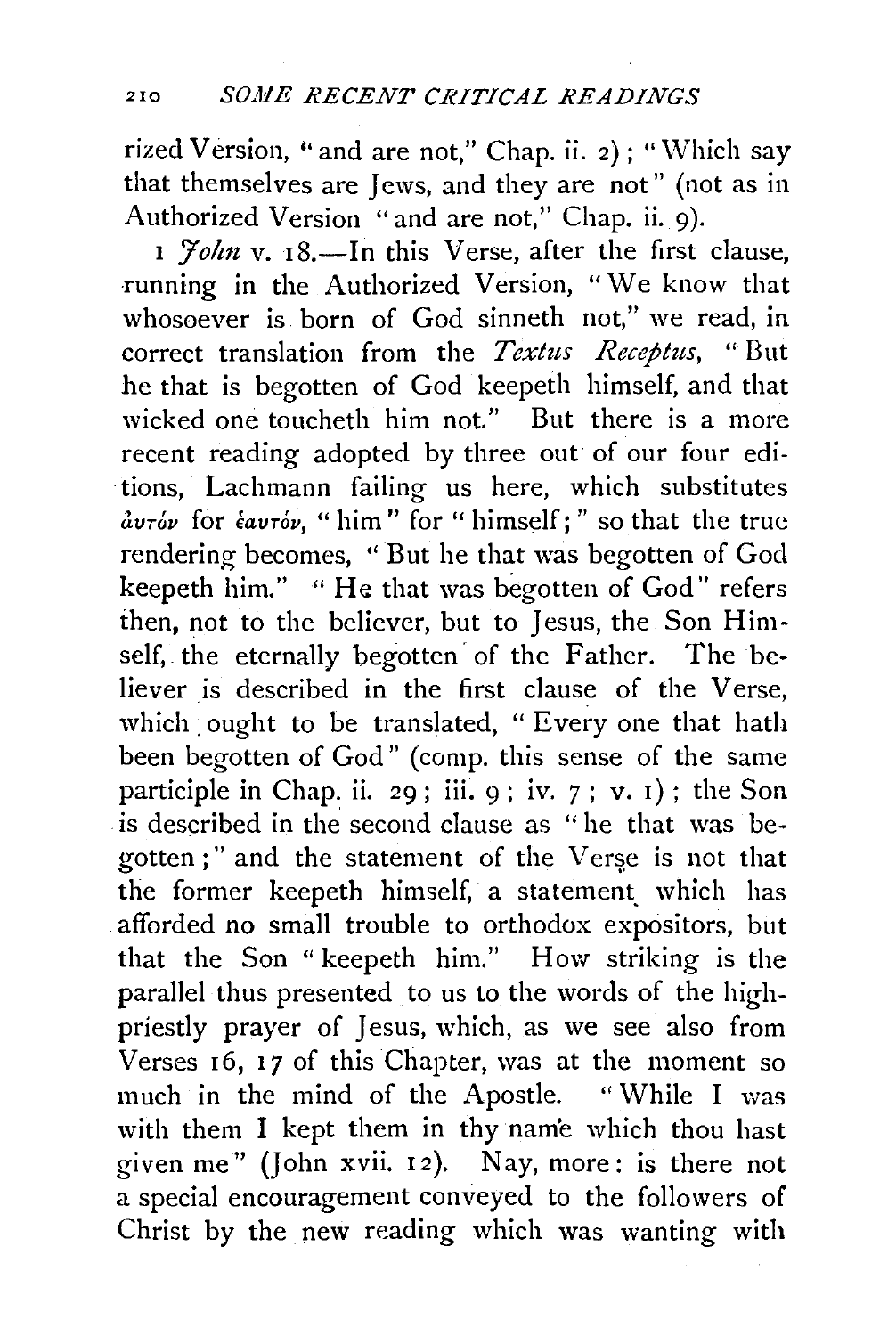the old? Even if we substitute "begotten" for "born," so inexplicably inserted by the Authorized Version in the first clause, while it leaves " begotten" in the second, it is a poor rendering that we obtain. "We know that whosoever hath been begotten of God sinneth not; but he that is (was) begotten of God keepeth himself, and that (the) wicked one toucheth him not." We keep ourselves! It is little that we can do. But such is not the sense. It is that the eternally-begotten Son, identified with us by the fact that as He "was begotten" so we "have been begotten," keepeth us. To Him the prince of this world came and had nothing in Him; but with Him we are one, secure in his security, victorious in his victory. He makes us partakers of his own nature, bids us occupy his own position, conveys to us a full participation in his own privileges. We do not as yet realize it wholly, but we dare not faint by the way; for "we know that every one that hath been begotten of God sinneth not, but he that was begotten of God keepeth him, and the wicked one toucheth him not."

The examples now given must suffice. It will be obvious that they might have been very largely extended, but the limits within which a paper such as the present must be confined forbid any attempt to increase their number. The reader will hardly fail to have noticed that those selected have been of very different kinds, some relating to historical, others to dogmatical, questions; some tending to remove difficulties hitherto .acknowledged to be insuperable, others only adding point to the narrative or force to the argument of the sacred writer. The effect ought to be to dispel from the minds of candid inquirers the prejudices with which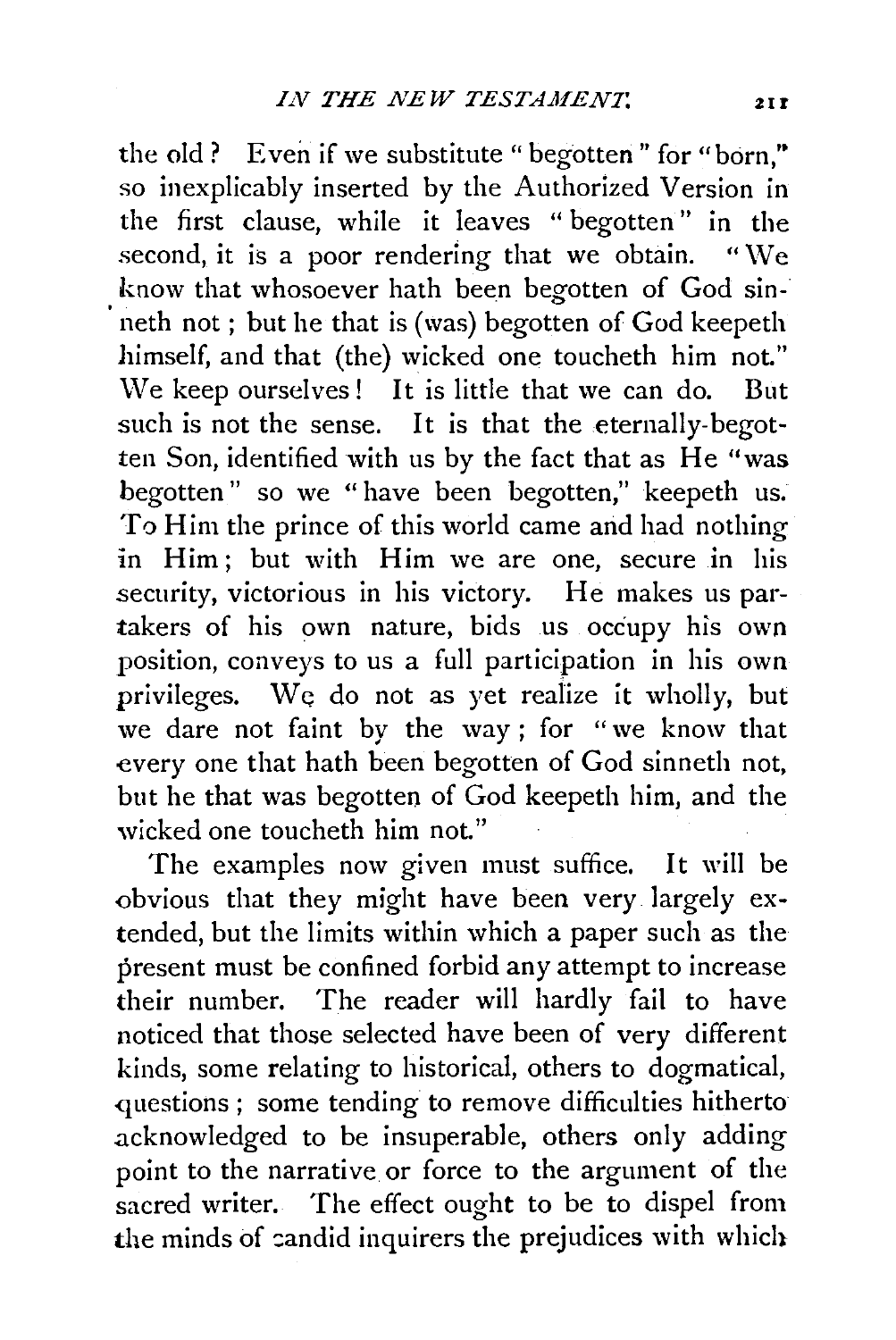the introduction of these later readings is apt to be regarded by not a few whose reverence for Scripture is worthy of the highest respect and admiration. It canworthy of the highest respect and admiration. not be denied that men are apt to approach this subject with hasty prepossessions and foregone conclusions. We have heard from a friend, present at the time, a story of one of the most eminent and pious of the Scottish clergy of a past generation, illustrating what we say. A dispute had arisen in a company in which he was as to whether or not a certain text ought to be considered an interpolation. After much argument, an appeal was made to the minister of whom we speak, when he replied with great solemnity, " I am sorry for him who does not tremble at the Word." It had strangely escaped his notice that the whole question was whether the disputed text was to be regarded as a part of the Word or not. A similar prejudice still exists in the minds of many against the results of recent criticism, and it ought to be highly satisfactory to them to see that not only is the danger apprehended by them imaginary, but that the force and beauty of the Word which they value are brought out into a clearer light than before. The effect of this ought to be to win assent to readings which they might at first have shrunk from. The natural and true course of feeling upon this point has been so well expressed by Dr. Vaughan, that we shall quote his words, taking them however, not directly from the book in which they are found, but from Dr. Scrivener's last edition of his "Introduction to the Criticism of the New Testament'' ' . and this because Dr. Scrivener's quotation shews that he, too, acknowledges their truth. "Yet, while refusing without hesitation the claim of the *monstra* which.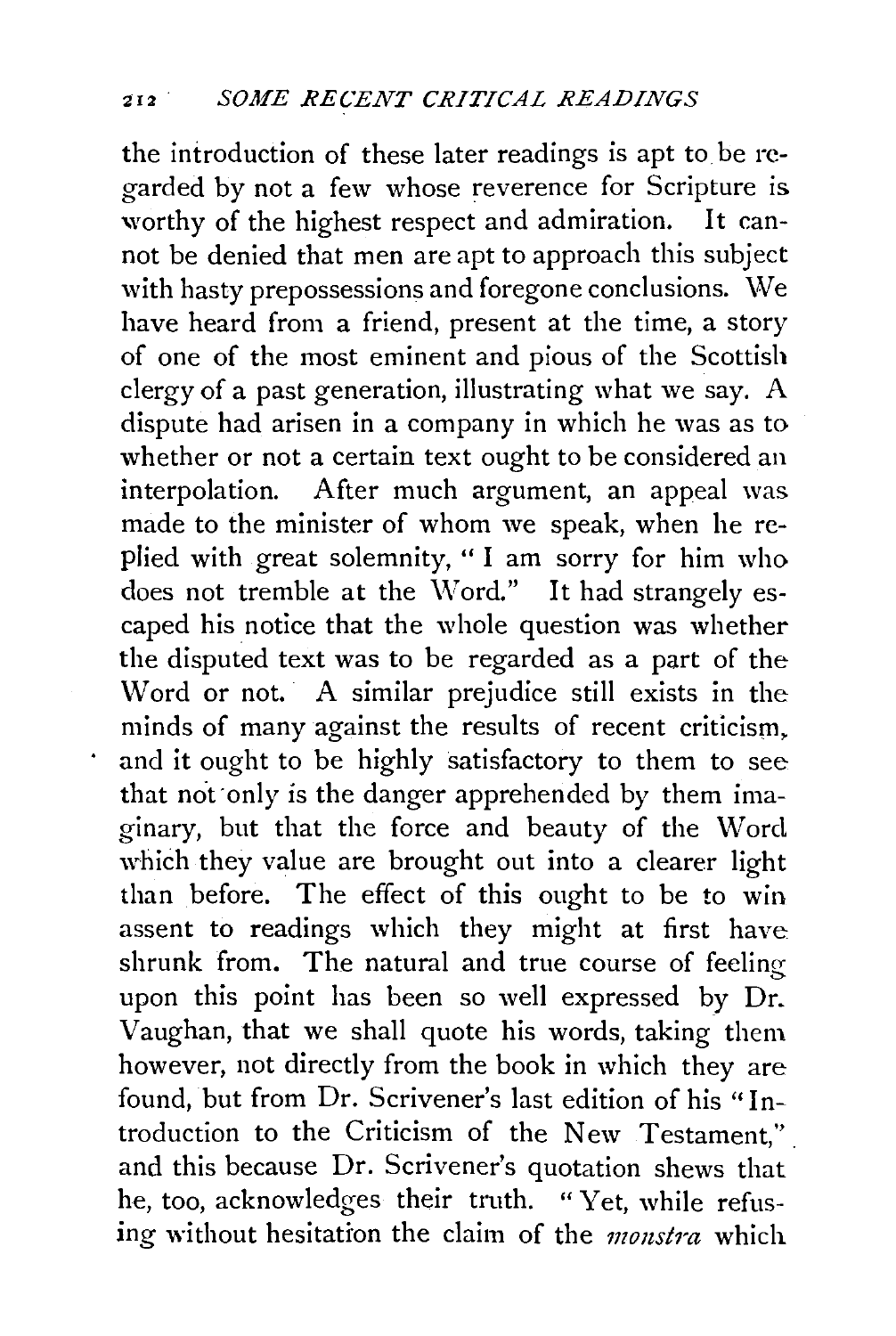follow to be regarded as a part of the sacred text, we are by no means insensible to the fact impressed upon us by the Master of the Temple, that there are readings *(e.r;.,* Mark vii. 19; 1 John v. IS) which conciliate favour the more we think over them : it is the special privilege of truth always to grow upon candid minds. We subjoin his persuasive words: 'It is deeply interesting to take note of the process of thought and feeling which attends in one's own mind the presentation of some unfamiliar reading. At first sight the suggestion is repelled as unintelligible, startling, almost shocking. By degrees light dawns upon it-it finds its plea and its palliation. At last, in many instances, it is accepted as adding force and beauty to the context, and a conviction gradually forms itself that thus and not otherwise was it written '" (Vaughan, " Epistle to the Romans," Preface to the third edition, p. xxi.).<sup>1</sup> The process of thought thus described and commended is both ingenuous and true, and we are persuaded that it is that through which all will pass who calmly weigh the claims of the text adopted by our most recent Editors of the New Testament. In a multitude of instances they will be unable to resist the conviction that the gain is, in one direction or another, of great importance, and they will accept, after reflection, what they at first rejected.

But that will not be all. There will be a further step in their reasoning not less important. They will see that the readings now admitted by them were not adopted because they pleased those who put them into the text, but upon *evidence*; and they will draw the conclusion that the evidence which led to a decision

*•* Scrivener's "Introduction to the Criticism of the New Testament," 471, note.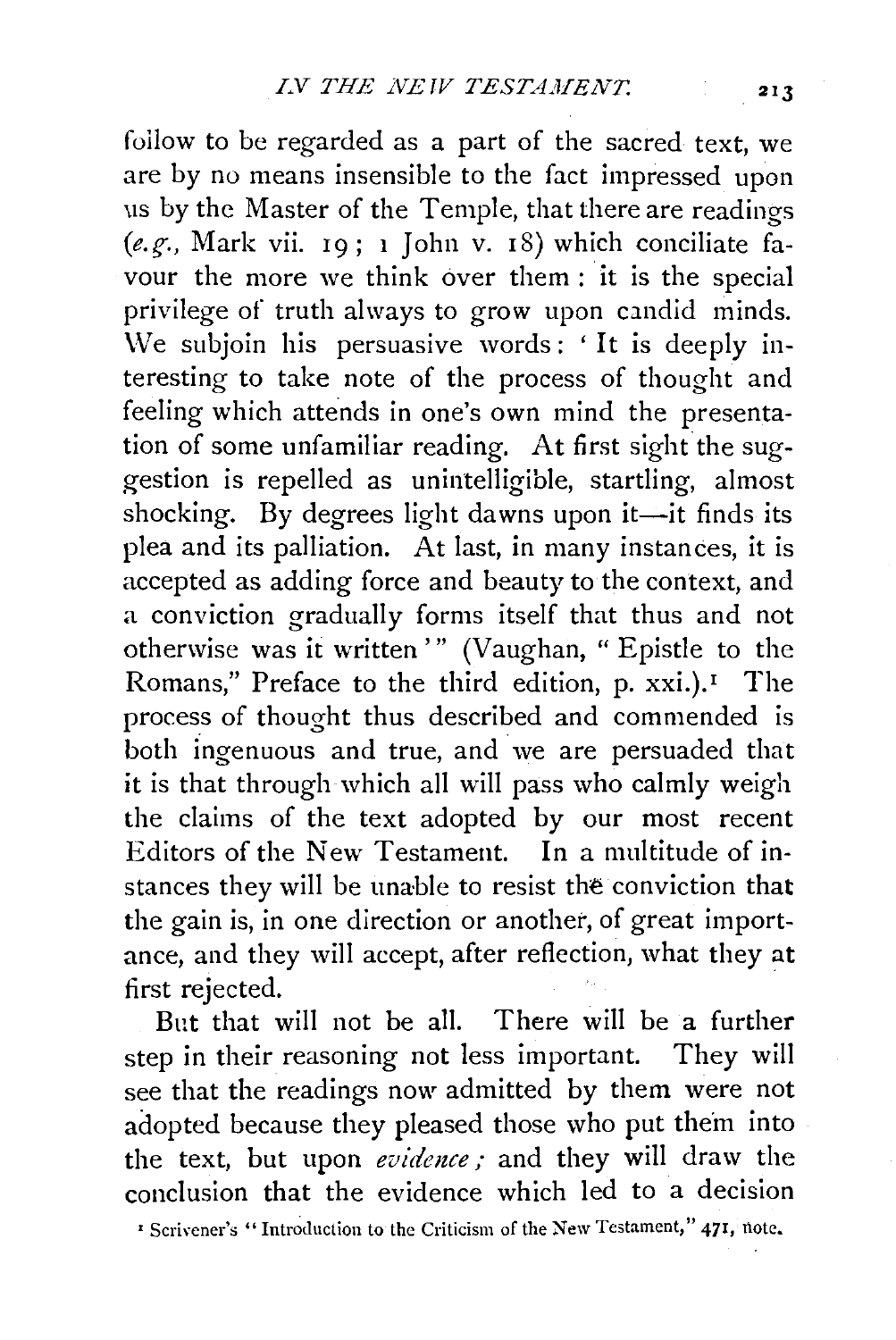acceptable in some cases must also be bowed to in other cases, although the beneficial effect may not be so immediately perceptible. It would never do for each student of Scripture to select readings according to his own taste or fancy, to give way to subjective impressions, or to yield too much to what is called internal evidence, although it is often nothing more than the verdict of individual education, habit, or caprice. The question in each case, it will be seen, is one of difficulty and delicacy, not unfrequently of very great difficulty and very great delicacy ; and it will be acknowledged that it would be in the highest degree unjust to allow incre liking for one reading rather than another to overbear the legitimate results of varied processes of proof.

If it be said that the interests at stake are momentous, and that doctrines long held in the Church of Christ may be endangered by some of these newer readings, we might reply that any such impression is false. There is not the least fear of that result. Any changes of doctrine, should such be in store for us, will come, not from changes in the text, but from changed methods of reasoning on the text. This, however, is hardly the proper method of reply. It would be more just to say, that were changes of doctrine to be the certain result of readings demonstrated to be correct, there is all the more need that these readings should be introduced without a moment's delay. By what right does any man allow that to stand in the Bible of whose correctness he is not satisfied, and all the more if it be of a character to affect doctrinal results ? There is but one course open to us : first, that of patient and reverent inquiry ; next, that of faithful